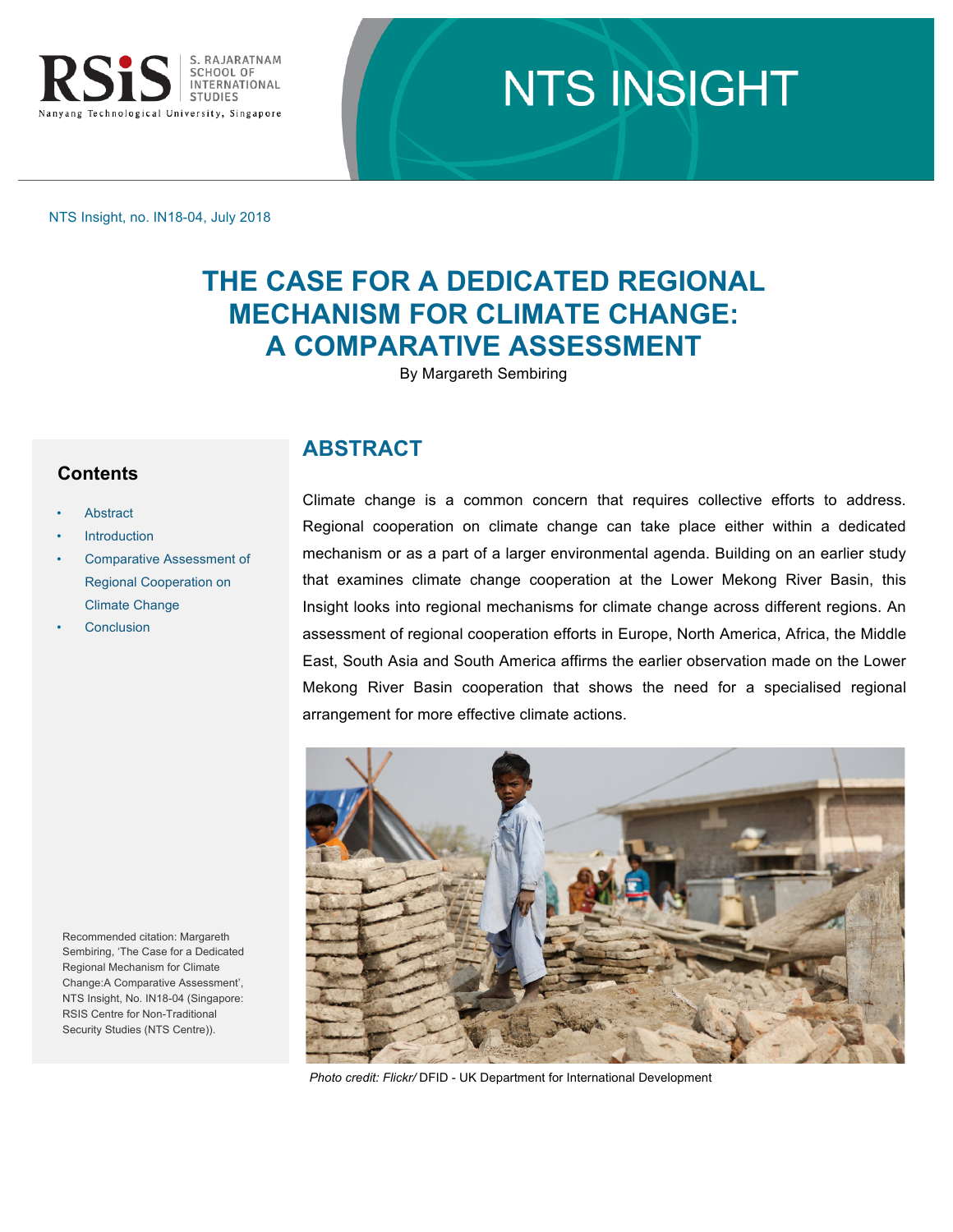### <span id="page-1-0"></span>**INTRODUCTION**

A number of regional cooperation aimed at addressing climate concerns have sprung up in the last decade following the relevant developments at the international level. Regions, however, differ in their approach and conceptualisation of such cooperation. Koremanos et al.,<sup>1</sup> posited that the design of international institutions vary based on membership, scope, centralisation, control and flexibility. Centralisation refers to the convergence to a single focal entity to carry out specific functions that may include "disseminating information, reducing bargaining and transaction costs, and enhancing enforcement."<sup>2</sup> Centralisation often alludes to authority, which may suggest that the European Union (EU)'s supranational characteristic is needed as a prerequisite for such a centralised structure. Contrary to this view, the concept of centralisation in this article focuses on the *availability of a dedicated regional mechanism* that specifically looks at climate issues irregardless of the nature of the regional grouping. A dedicated regional mechanism may be created within a supranational body like the EU, and it can also be created in any other regional grouping that has strong political will and commitment to combat climate change. This study argues that a special mechanism at the regional level is critical to effective and implementable climate actions as it allows dedicated coordination, planning, budget allocation, execution, and monitoring for climate initiatives.

In the first part of the Insight series, the Lower Mekong River Basin (LMB) cooperation under the Mekong River Commission (MRC) was studied.<sup>3</sup> The LMB was chosen because, in contrast to the Association of Southeast Asian Nations (ASEAN), the LMB has a dedicated and structured mechanism for climate change adaptation cooperation. The reference used to examine the mode of cooperation is the framework designed by the United Nations Framework Convention on Climate Change (UNFCCC), which identifies the need for 'management practices' that plan, implement, monitor, and evaluate regional initiatives on climate change adaptation.<sup>4</sup> Management practices may translate to an institution or mechanism working specifically on related climate change issues. In the first Insight series it was observed that a dedicated Climate Change and Adaptation Initiative (CCAI) within the MRC has indeed given strong focus on climate change and enabled climate change adaptation measures to be implemented in the MRC member states, i.e. Thailand, Vietnam, Cambodia, and Lao PDR. It was noted, however, that project design remains focused on national needs instead of adopting a regional perspective.

To further assess the argument for the need to establish a dedicated regional mechanism for climate change, this second part of the Insight series aims to examine climate change cooperation across different regions. The questions that guide the assessment of existing climate cooperation model include: 1) *Has it been able to go beyond conducting studies, dialogues, knowledge sharing and other confidence-building measures?*, and 2) *Has it been able to formulate regional-level interventions grounded on a holistic assessment of the region as an ecosystem?* The study looks into regional climate efforts in Europe, North America, Africa, Middle East, South Asia, and South America. It affirms the earlier observation made in the LMB case, and concludes that a dedicated regional mechanism for climate change indeed enables more effective and implementable climate change interventions in the region.

<sup>&</sup>lt;sup>1</sup> Koremanos, Barbara, Charles Lipson, and Duncan Snidal, "The Rational Design of International Institutions." *International Organization* (55)(4)(2001): 761–99.

<sup>2</sup> *Ibid*., p. 771.

<sup>&</sup>lt;sup>3</sup> See: Margareth Sembiring, "Examining Cooperation for Climate Change Adaptation in Southeast Asia: The Case of

Lower Mekong River Basin', *NTS Insight*, No. IN18-03. Singapore: RSIS Centre for Non-Traditional Security Studies (NTS Centre), 2018. Accessed June 20, 2018. http://www.rsis.edu.sg/wp-content/uploads/2018/04/NTS-insight-Technology-Applications-in-Climate-Change-Adaptation-Regime-LMB-Case.pdf <sup>4</sup> Climate Change Secretariat (UNFCCC). Technologies for Adaptation to Climate Change. Bonn: UNFCCC, 2006.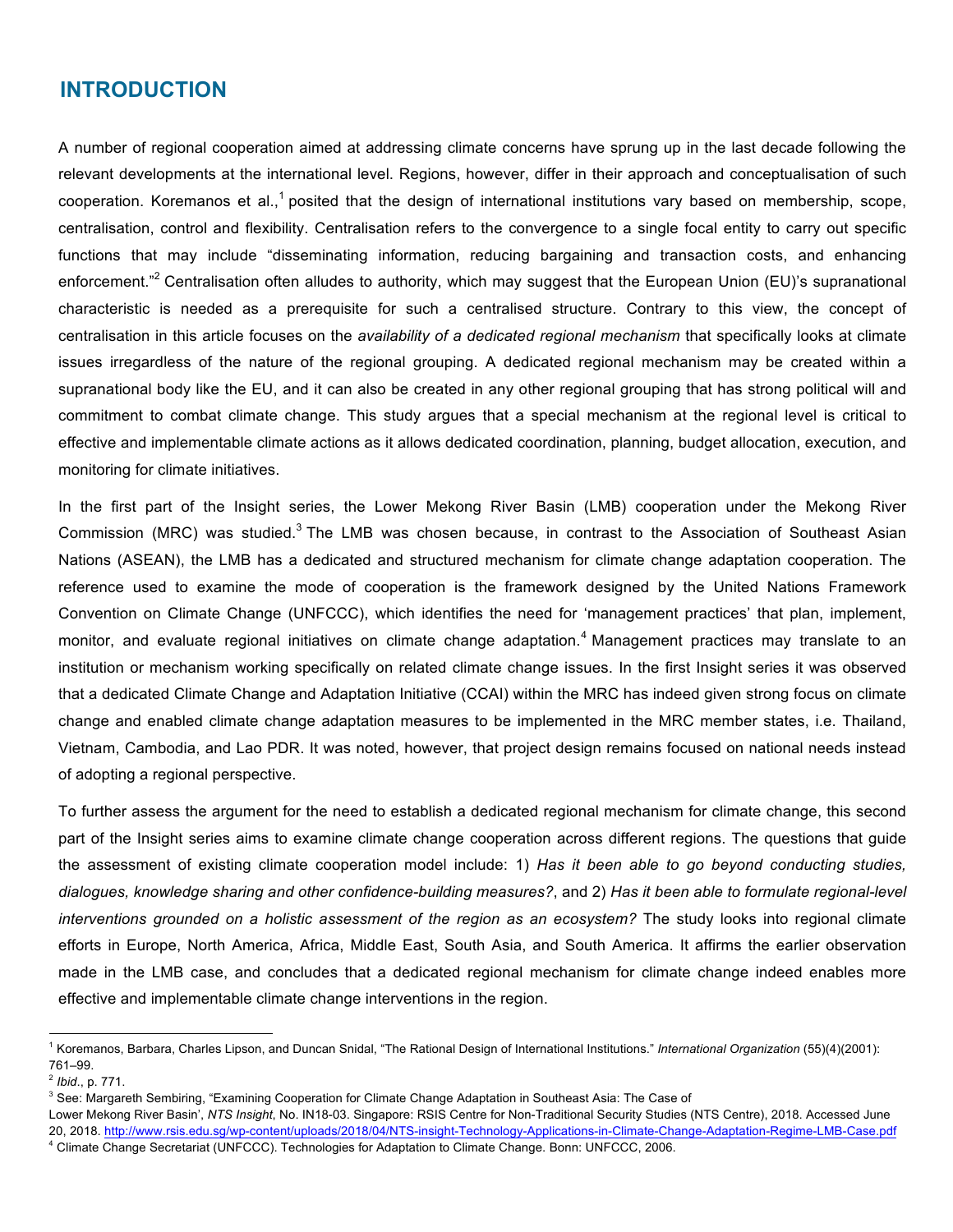## **COMPARATIVE ASSESSMENT OF REGIONAL COOPERATION ON CLIMATE CHANGE**

The mode of multilateral cooperation vary across regions. Some regional institutions like the European Union (EU) and the South Asian Association for Regional Cooperation (SAARC) enjoy a dominant presence in their respective region. Others like the League of Arab States (LAS) and the African Union (AU) stand alongside with other important regional platforms such as the Gulf Cooperation Council (GCC) and the Regional Economic Communities respectively. The regional arrangement in North America contrasts starkly with the South American model as the former has no regional organisation whereas the latter has myriad regional groupings that look into environment and climate change issues. Despite varying arrangements, each region has its own way to address climate change. The assessment of these different regional mechanisms leads to the following observations:

#### **1) A dedicated regional mechanism facilitates more comprehensive climate interventions**

As a supranational body, the EU presents the best case study for a centralised regional mechanism to deal with regional issues like environment. The EU established **the European Environment Agency (EEA)** that specifically looks into environment-related issues including climate change. The presence of the EEA, supported by the European Commission (EC), enables a comprehensive approach that lays down the necessary enabling factors to implement regional climate actions at the national level. These include funding, technical and policy support tools, knowledge-sharing platform, meteorological services body, and research institution.<sup>5</sup> A dedicated 'LIFE' funding that currently runs for the period of 2014 to 2020 is accessible for climate change adaptation and mitigation efforts. Copernicus Climate Change Services, which is currently operationalised by the European Centre for Medium-Range Weather Forecasts (ECMWF) in Reading, the United Kingdom, was established to monitor and analyse weather and climatic data. Joint Research Centre-Institute for Environment and Sustainability (JRC-IES) was instituted in Ispra, Italy, to serve as the science and technological arm of EU's environment-related policymaking processes.

In addition to establishing the necessary building blocks, the EU is also able to design its own solutions to regional climaterelated problems through research and technology. The EU assessed climate adaptation gaps within member states, and integrated them into €80 billion worth of region-wide Horizon 2020 research and innovation programme from 2014 to 2020.<sup>6</sup> Furthermore, the dedicated regional mechanism has enabled the creation of an informative web-based knowledge-exchange platform called Climate-ADAPT.<sup>7</sup> The sharing of best practices and experiences is an important component in climate change adaptation, and a platform of a similar scale is yet to be found in other regional arrangements.

Beyond capacity-building, the EU is capable of formulating region-focused measures as evidenced in the establishment of various transnational cooperation such as, among others, in the Adriatic-Ionian, Alpine Space, Atlantic Area, Balkan-Mediterranean, and Baltic Sea sub-regions.<sup>8</sup> The use of regional lens to addressing climate change is further observed in

 <sup>5</sup> European Commission. "Strengthening Europe's Resilience to the Impacts of Climate Change." Accessed June 20, 2018. https://ec.europa.eu/clima/sites/clima/files/docs/eu\_strategy\_en.pdf

 $6$  *Ibid*.

<sup>&</sup>lt;sup>7</sup> European Climate Adaptation Platform. Accessed June 20, 2018. https://climate-adapt.eea.europa.eu/

<sup>&</sup>lt;sup>8</sup> European Climate Adaptation Platform. "Transnational Regions and Other Regions and Countries." Accessed June 20, 2018. https://climate-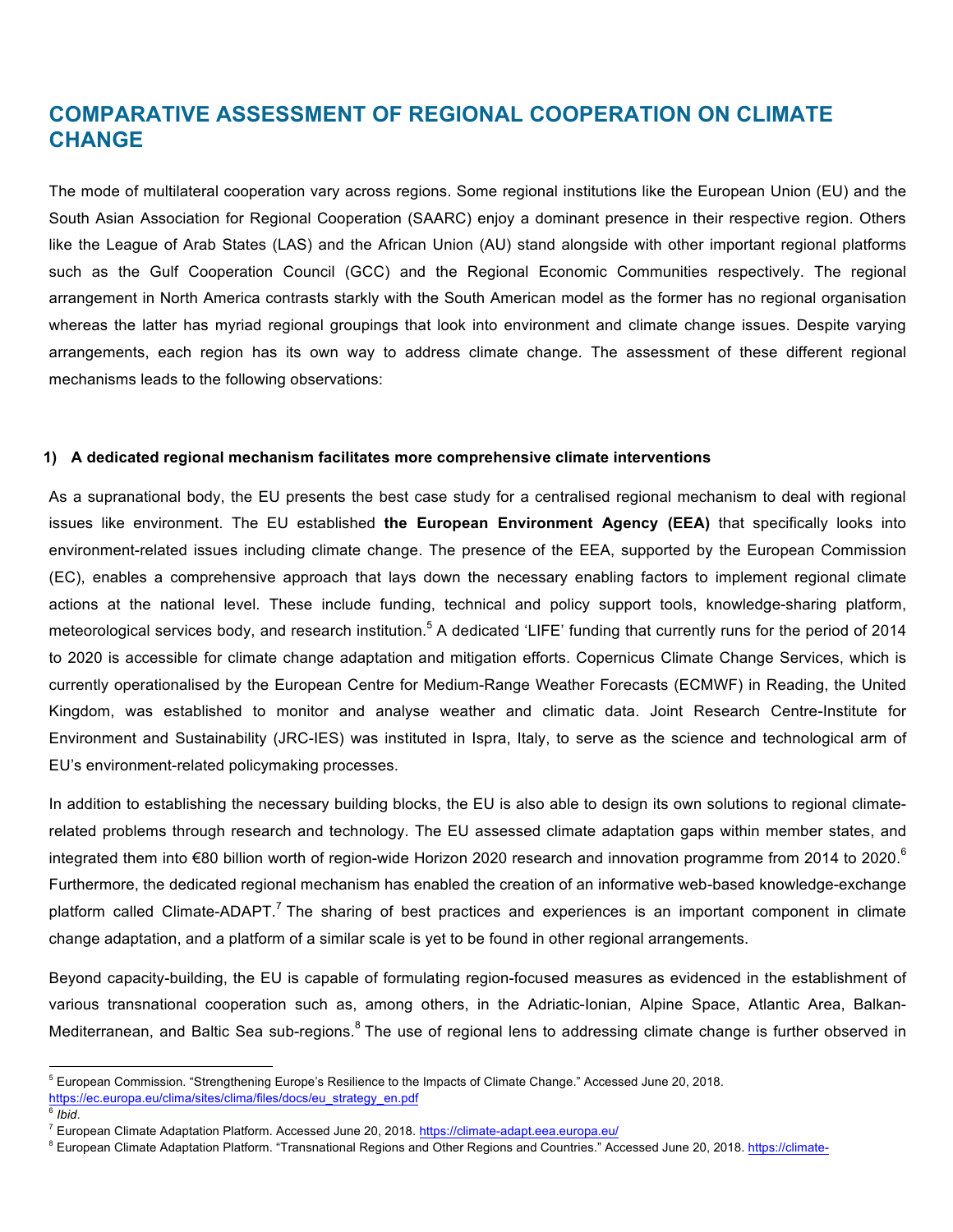the incorporation of climate considerations in the existing regional policies such as the Common Agricultural Policy (CAP), the Cohesion Policy and the Common Fisheries Policy (CFP).<sup>9</sup>

By employing a regional perspective, climate actions are serving not only national needs but also the region more broadly. It is evident, therefore, that the whole-of-Europe approach provides a seamless machinery for effective regional climate change actions. The EU model affirms the earlier observation on the LMB cooperation<sup>10</sup> which noted that a dedicated regional mechanism for climate change leads to better coordination, planning and implementation of relevant initiatives.

#### **2) A dedicated regional arrangement is likely to formulate implementable interventions at the national level despite not having an ecosystem perspective in their project design**

In the LMB case study, it was noted that a specialised regional mechanism for climate change enables the development of implementable climate interventions at the national level although it may not adopt a regional ecosystem approach in their project design.<sup>11</sup> An examination into the regional cooperation in North America confirms this argument. Despite not having a regional institution, North American countries namely the United States (US), Canada and Mexico signed the North American Agreement for Environmental Cooperation (NAAEC) that came into effect in 1994, and established **the Commission for Environmental Cooperation (CEC)** following the agreement.<sup>12</sup> The CEC focuses on sustainable development and environmental and economic policies and makes climate change one of its priority areas. Although it is unclear whether the CEC has conducted a region-wide climate vulnerability assessment, it has implemented a number of climate mitigation and adaptation pilot projects in the three countries. An example is a current project on the syndromic surveillance (SyS) systems to monitor extreme heat events implemented in some pilot sites in the US, Canada, and Mexico.<sup>13</sup>

Recent developments surrounding the relations between the US, Canada and Mexico on multiple issues including trade and immigration present an interesting question as to whether they will interrupt regional climate efforts. Since the CEC is grounded on the NAAEC, its workings are unlikely to be affected directly by the dynamics among the three countries. The U.S. domestic policies on the environment, however, may have a significant bearing on the CEC. This is because the U.S. Environmental Protection Agency (EPA), together with Environment and Climate Change Canada (ECCC) and Mexico's Ministry of Environment and Natural Resources (SMARNAT), govern the CEC as its Council members.<sup>14</sup> The Trump administration's proposed budget cut on the EPA in 2017,<sup>15</sup> which was turned down by the U.S. House of Representatives in

adapt.eea.europa.eu/countries-regions/transnational-regions

<sup>9</sup> European Commission. "Strengthening Europe's Resilience to the Impacts of Climate Change." Accessed June 20, 2018.

https://ec.europa.eu/clima/sites/clima/files/docs/eu\_strategy\_en.pdf

 $10^{10}$  See: Margareth Sembiring, 2018.<br> $11$  Ibid

<sup>&</sup>lt;sup>12</sup> Commission for Environmental Cooperation. Accessed June 20, 2018. http://www.cec.org/

<sup>&</sup>lt;sup>13</sup> Commission for Environmental Cooperation. "Monitoring Health Impacts from Extreme Heat Events." Accessed June 20, 2018. http://www.cec.org/ourwork/projects/monitoring-health-impacts-extreme-heat-events

<sup>&</sup>lt;sup>14</sup> United States Environmental Protection Agency. "International Cooperation: EPA's Role in the North America Commission for Environmental Cooperation

<sup>(</sup>CEC)." Accessed June 28, 2018. https://www.epa.gov/international-cooperation/epas-role-north-american-commission-environmental-cooperation-cec

<sup>&</sup>lt;sup>15</sup> American Bar Association and Environmental Law Institute. *Environmental Protection in the Trump Era*. Washington, D.C.: American Bar Association and Environmental Law Institute, 2017. Accessed June 28, 2018. https://www.eli.org/sites/default/files/book\_pdfs/environmentalprotectiontrumpera.pdf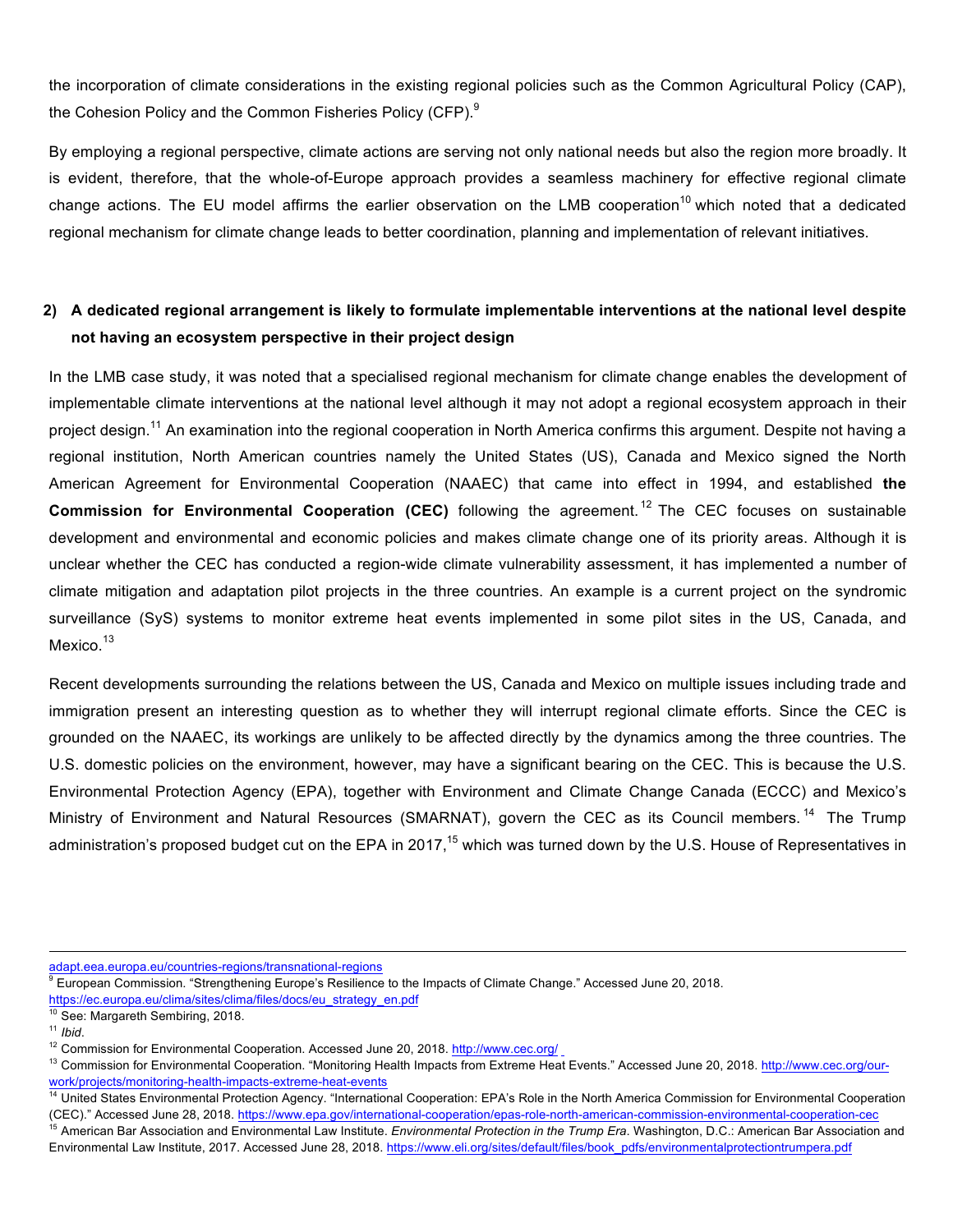March 2018,<sup>16</sup> could have affected the workings of the EPA including its contributions to the CEC. The CEC, therefore, is susceptible to policy changes in the US, Canada and Mexico.

#### **3) A dedicated regional mechanism for climate change can rely on other existing regional institutions for implementation**

The African Union (AU) model provides another example of the importance of a dedicated mechanism for climate change. The AU Commission, together with the United Nations Economic Commission for Africa (ECA) and the African Development Bank (AfDB) established **the Climate for Development in Africa (ClimDev-Africa) Programme** that works specifically on climate change issues.<sup>17</sup> Unlike the CEC, ClimDev-Africa Programme neither formulates nor implement projects directly. Rather, it functions as a support system for national climate initiatives by facilitating capacity building, knowledge exchanges, studies and assessments.

Aside from ClimDev-Africa Programme, there are a few other regional arrangements such as the Framework of Southern and Northern Africa Climate Change Programmes and the East African Community Climate Change that also look into climate change issues.<sup>18</sup> ClimDev-Africa Programme, however, plays a central role as reflected in the support it enjoys from the Africa Climate Policy Centre (ACPC), the Climate Change and Desertification Unit (CCDU), and ClimDev Special Fund (CDSF), and other entities including Africa's Regional Economic Communities, River Basin Organisations, national governments, among others.<sup>19</sup> They are encouraged to take up and implement ClimDev-Africa Programme's work outputs. Additionally, other regional institutions such as Regional Climate Centres, Regional Climate Research Partnership, and Regional Outlook Forum were set up to execute climate actions.<sup>20</sup>

Against this backdrop, it can be observed that while a dedicated regional mechanism for climate change may provide an avenue for effective interventions, partner institutions may be activated to implement them. In such instances, it is critical for the specialised regional institution to monitor and evaluate ongoing planning and initiatives by partner institutions to ensure effective project coordination and implementation.

#### **4) The absence of a dedicated regional mechanism for climate change limits the extent of climate actions to assessments and knowledge exchanges**

The benefits of having a dedicated regional mechanism imply that the absence of such a mechanism will inhibit climate interventions in the region. An examination into the regional cooperation in the Middle East and South Asia supports this argument. In the Middle East, the League of Arab States (LAS) and the Gulf Cooperation Council (GCC) are important regional organisations. They do not, however, establish climate change cooperation mechanism within their own institutions. IIt is the United Nations-related organisations, with the support from aid agencies such as the Swedish's SIDA and German's GIZ, that are taking the lead in regional climate efforts.

 <sup>16</sup> Cama, Timothy. "Spending Bill Rejects Trump's Proposed EPA Cut." *The Hill*, March 21, 2018. http://thehill.com/policy/energy-environment/379679 spending-bill-rejects-trumps-proposed-epa-cut<br><sup>17</sup> ClimDev-Africa. Accessed June 20, 2018. http://www.climdev-africa.org/

<sup>&</sup>lt;sup>18</sup> Lisinge-Fotabong, Estherine, Mamadou Diakhité, Kwame Ababio and Cheikh Tidjane N'dongo. *Climate Diplomacy in Africa*. Berlin: Adelphi, 2017. Accessed June 20, 2018. https://www.climate-diplomacy.org/file/2566/download?token=0ttwy308

<sup>&</sup>lt;sup>19</sup> ClimDev-Africa, Annual Report 2015: Supporting Africa's Response to Climate Change, 2015. Accessed June 20, 2018. http://www.climdevafrica.org/sites/default/files/DocumentAttachments/ClimDev-Africa%202015%20Annual%20Report.pdf

<sup>&</sup>lt;sup>20</sup> ClimDev-Africa, Annual Report 2016: Supporting Africa's Response to Climate Change. Addis Ababa: Africa Climate Policy Center, 2016. Accessed June 20, 2018. http://www.climdev-africa.org/sites/default/files/DocumentAttachments/ClimDev%20annual%20report%202016--%20Final.pdf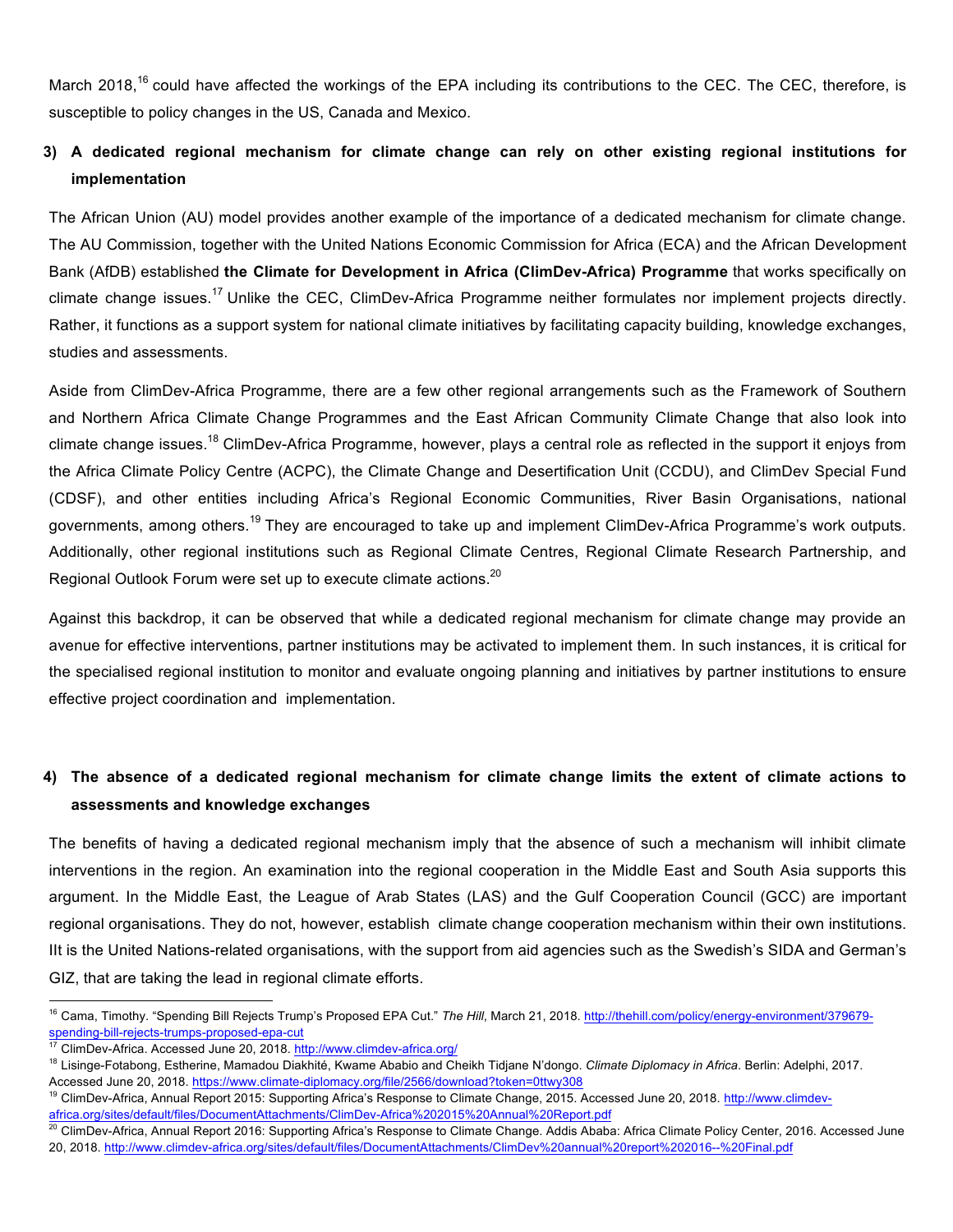This is evidenced in the formulation of *Arab Climate Resilience Initiative* by the UNDP Regional Bureau for Arab States (UNDP-RBAS),<sup>21</sup> a report on *Regional Cooperation for Climate Change Adaptation in the Arab Region* by the United Nations Economic and Social Commission for Western Asia (UN ESCWA),<sup>22</sup> and a report on *Adaptation to a Changing Climate in* the Arab Countries by the World Bank.<sup>23</sup> The UN ESCWA is particularly pivotal in galvanising climate actions, bringing regional actors together, and assisting the LAS in climate change impact assessments, capacity development, and technical cooperation. In fact, it supported the establishment of the Regional Initiative for the Assessment of Climate Change Impacts on Water Resources and Socio-Economic Vulnerability in the Arab Region (RICCAR).<sup>24</sup> It is arguably the most prominent regional arrangement on climate change to date as its 2017 Arab Climate Change Assessment Report<sup>25</sup> was the first intervention that took on a regional perspective.

At this junction, it can be observed that climate actions in the Middle East are limited to information collection and knowledge sharing. Although the AU's ClimDev-Africa Programme shares similar functions, the absence of a dedicated regional institution in the Middle East does not show how the information and assessments produced will be coordinated, implemented, monitored and evaluated among the LAS members.

A similar observation is made in South Asia. The South Asian Association for Regional Cooperation (SAARC) articulated their commitments to address climate change in the 2008 Dhaka Declaration and the 2010 Thimpu Silver Jubilee Declaration. Such commitments were further manifested in numerous regional centres and policy documents that ensued. Notably, in comparison to ASEAN, the SAARC has more dedicated regional centres that look into specific environmental issues. These include SAARC Disaster Management Centre (SDMC) in Delhi, SAARC Forestry Centre in Bhutan, SAARC Energy Centre in Islamabad, SAARC Meteorological Research Centre (SMRC) in Dhaka, and SAARC Coastal Zone Management Centre (SZMC) in Male.<sup>26</sup> The SAARC also gives access to the SAARC Development Fund to finance climaterelated interventions.<sup>27</sup>

It was observed, however, that these initiatives are mainly focused on capacity building and knowledge producing and sharing, and there remains a lack of joint planning and project implementation at the regional level.<sup>28</sup> The absence of a dedicated regional mechanism for climate change could potentially contribute to a lack of joint implementable projects, and

https://www.unescwa.org/sites/www.unescwa.org/files/events/files/regional\_cooperation\_for\_climate\_change\_adaptation\_eng.pdf

<sup>&</sup>lt;sup>21</sup> UNDP Regional Bureau for Arab States (UNDP-RBAS). "Arab Climate Resilience Initiative." Accessed June 20, 2018. http://www.arabclimateinitiative.org/index.html

<sup>&</sup>lt;sup>22</sup> United Nations Economic and Social Commission for Western Asia (ESCWA). Regional Cooperation for Climate Change Adaptation in the Arab Region *E/ESCWA/SDPD/2017/IG.1/5*, 2017. Accessed June 20, 2018.

<sup>&</sup>lt;sup>23</sup> Verner, Dorte. Adaptation to a Changing Climate in the Arab Countries: A Case for Adaptation Governance and Leadership in Building Climate *Resilience*. Washington, DC: The World Bank, 2012. Accessed June 20, 2018. https://openknowledge.worldbank.org/handle/10986/12216

<sup>&</sup>lt;sup>24</sup> United Nations Economic and Social Commission for Western Asia (ESCWA) . The Regional Initiative for the Assessment of Climate Change Impacts on *Water Resources and Socio-Economic Vulnerability in the Arab Region (RICCAR)*. Accessed June 20, 2018. https://www.unescwa.org/climate-changewater-resources-arab-region-riccar

<sup>25</sup> United Nations Economic and Social Commission for Western Asia (ESCWA) et al. *Arab Climate Change Assessment Report – Main Report.* 

*E/ESCWA/SDPD/2017/RICCAR/Report*. Beirut: RICCAR, 2017. Accessed June 20, 2018. https://www.unescwa.org/publications/riccar-arab-climatechange-assessment-report

<sup>26</sup> UNISDR/SDMC. *Integration of Disaster Risk Reduction and Climate Change Adaptation in SAARC Region: Implementation of the Thimphu Statement on Climate Change – A Comprehensive Study of the Policy, Institutional Landscape, and Resource Allocation for Disaster Risk Reduction and Climate Change Adaptation in South Asia,* 2014. Accessed June 21, 2018.

https://www.researchgate.net/publication/299430726\_Integration\_of\_Disaster\_Risk\_Reduction\_and\_Climate\_Change\_Adaptation\_in\_SAARC\_Region <sup>27</sup> Misha, Arabinda, Yvani Deraniyagala, Dorji L, Khan S.R., Rahma A., Roy J., Kelkar U., Karky B.S., Mohan Munasinghe, Sharef M., Neer Shrestha

Pradhan, and Vaidya R.A. *Climate Risks in the SAARC Region: Ways to Address the Social, Economic & Environmental Challenges*, 2014. Accessed June 21, 2018.

https://www.researchgate.net/publication/283436395 Climate\_risks\_in\_the\_SAARC\_region\_ways\_to\_address\_the\_social\_economic\_environmental\_challe nges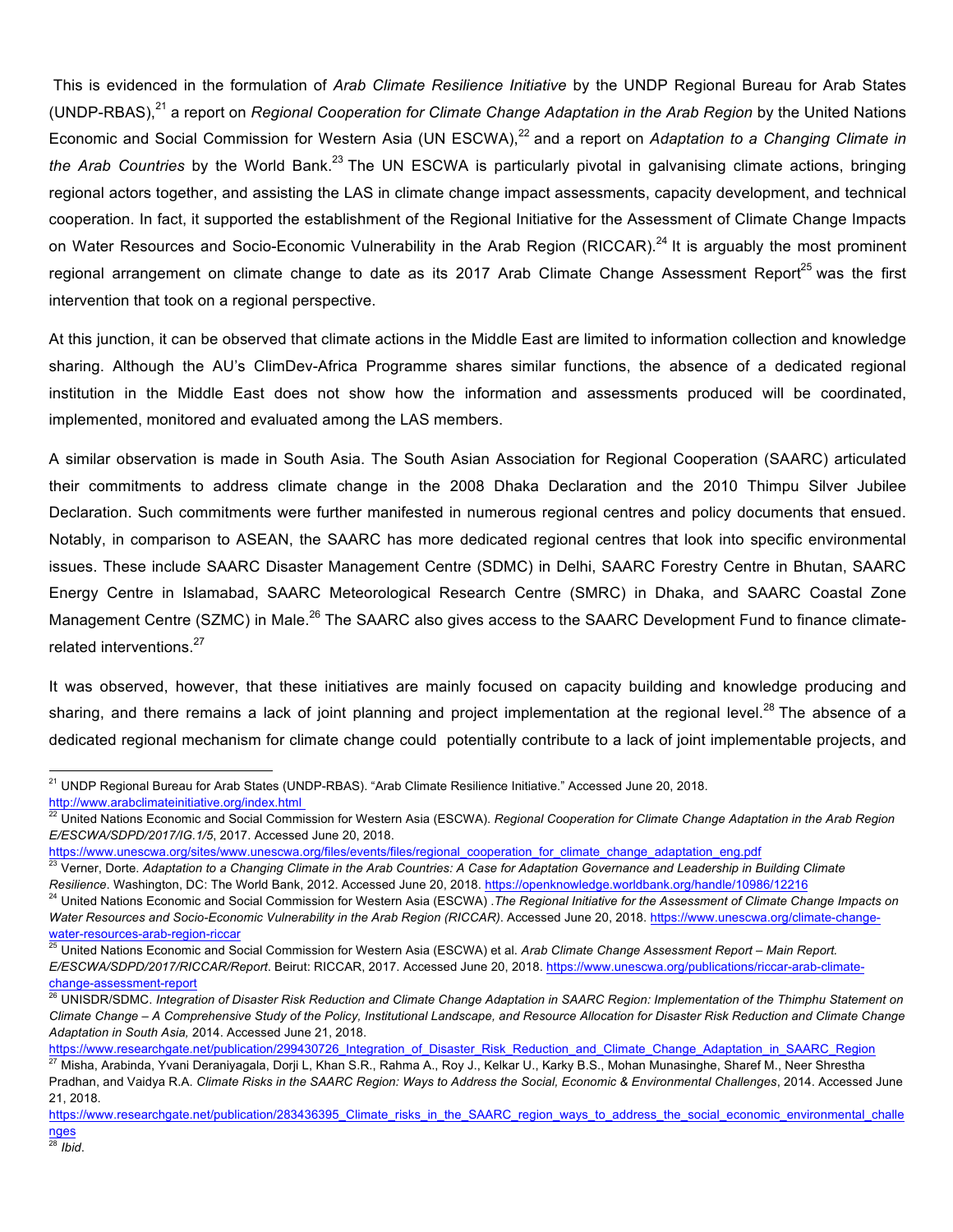<span id="page-6-0"></span>it may be worsened by regional political constellation and deep-seated mistrust among SAARC member states<sup>29</sup> brought about by issues such as, among others, India's alleged hegemony over its regional neighbours and enduring India–Pakistan border dispute.<sup>30</sup>

#### **5) A single overarching body is important for policy coherence in regions that have multiple climate-related institutions**

Cooperation in South America is characterised by a vast number of regional groupings that vary according to membership and focus areas. The regional arrangements that look into climate-related issues alone include Community of Latin American and Caribbean States (CELAC), Summit of Latin America and the Caribbean on Integration and Development (CALC) and the Rio group, Bolivarian Alliance for the Peoples of Our America (ALBA), Ibero-American Forum of Ministers of Environment, Organization of American States (OAS), Amazon Cooperation Treaty Organization, Andean Community of Environmental Authorities (CAAAM), Caribbean Community (CARICOM), Association of Caribbean States (ACS) and the Caribbean Sea Commission (CSC), and Central American Commission for Environment and Development (CCAD).<sup>31</sup> The CARICOM even has a dedicated Caribbean Community Climate Change Centre (CCCC).<sup>32</sup> Myriad regional arrangements suggest that environmental and climate-related issues receive considerable attention in South America. At the same time, however, it also reflects a lack of coordination at the regional level.<sup>33</sup> A multitude of groupings render prioritising regional climate actions difficult, and there is a possibility of effort overlap and resource over-stretch as a result.

The critical need for a centralised structure for climate change at the regional level was realised relatively recently with the signing of the Cartagena Declarations in 2016. It brought all 33 Latin and America and Caribbean (LAC) countries to work on climate change collectively, and it envisioned the establishment of a Regional Cooperation Platform.<sup>34</sup> The effectiveness of this new regional mechanism on climate change remains to be seen; however, learning from the insights from other regions, the establishment of such a dedicated institution is a step in the right direction for climate change actions in South America.

#### **CONCLUSION**

This comparative study on regional arrangements for climate change efforts in Europe, North America, Africa, the Middle East, South Asia, and South America has affirmed an earlier observation presented in the first part of the Insight series on the need to have a dedicated regional mechanism to handle climate concerns.

Among the different regional groupings being studied, the EU is the only institution capable of formulating climate plans and projects from a regional perspective. Other regions, despite having numerous regional policy documents and action plans, tend to apply a country-focused lens as they concentrate more on building national capacity and implementing projects at

*Environment, in Latin America and the Caribbean. UNEP/LAC-IGWG.XIX/8*, 2014. Accessed June 21, 2018. http://www.pnuma.org/forodeministros/19 mexico/documentos/Regional%20and%20subregional%20priorities%2023%20August%202013%20\_3\_.pdf 32 Caribbean Community Climate Change Centre. Accessed June 21, 2018. http://www.caribbeanclimate.bz/

<sup>34</sup> *Ibid*.

<sup>29</sup> *Ibid*. 30 Khan, Owais Hasan and Anwesha Pal. "Combating Climate Change: A SAARC Perspective." *Journal of Centre for Environmental Law*. June 2016: 8. Accessed June 28, 2018. http://ilnu-jcel.org/combating-climate-change-a-saarc-perspective/

<sup>31</sup> United Nations Environment Programme. *Review of Existing Intergovernmental Priorities on Sustainable Development, with an Emphasis on* 

<sup>33</sup> Lazzari, Alessandra. "Climate Cooperation in Latin America and Caribbean Countries." In *International Climate Policy* 41 (2016): 14–15. Accessed June 21, 2018. http://www.iccgov.org/iccgstudies/international-climate-policy-n-41/